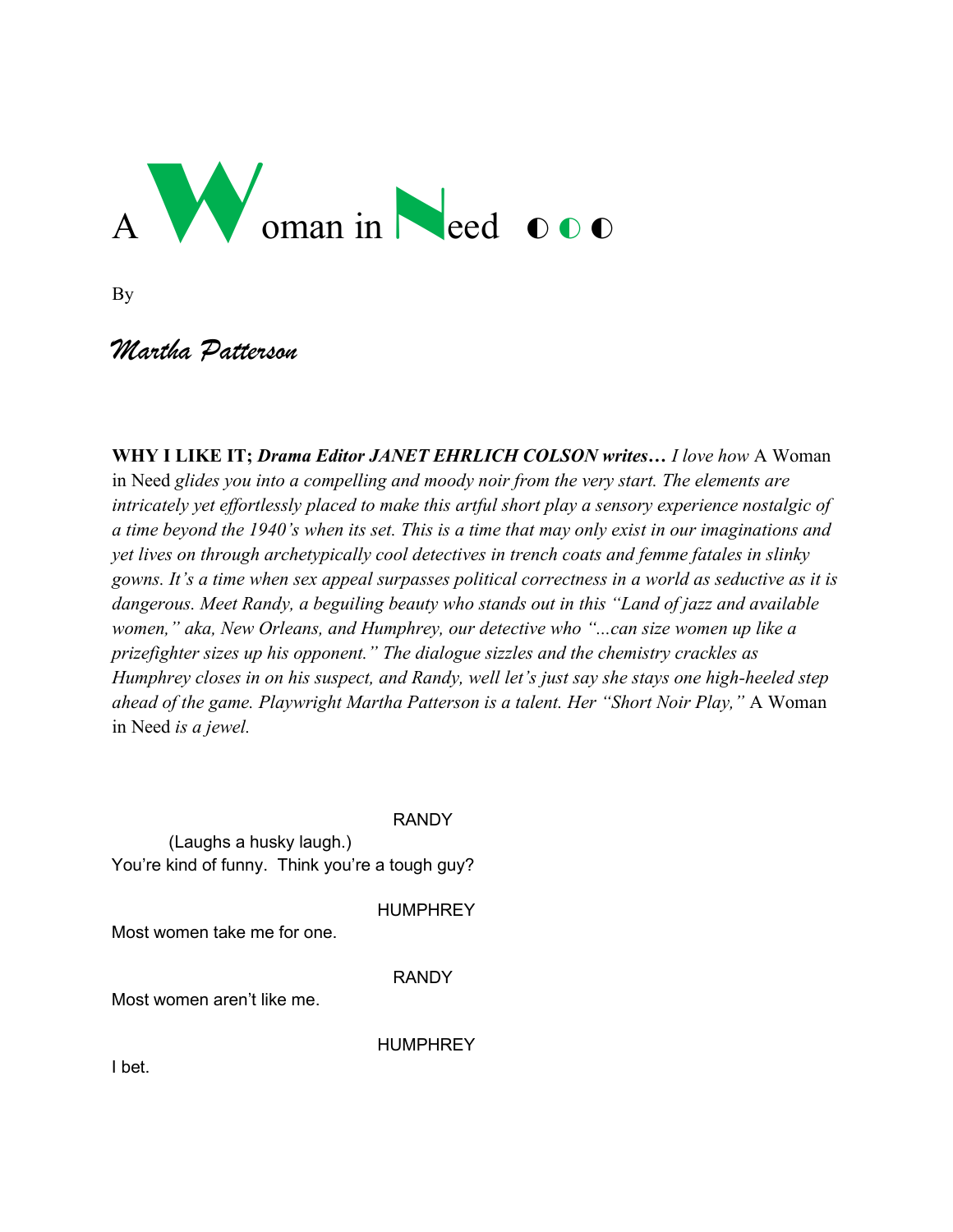*Five stars*

*(Spacing playwright's own.) JEC*

## **A WOMAN IN NEED**

**A Short Noir Play**

**By Martha Patterson**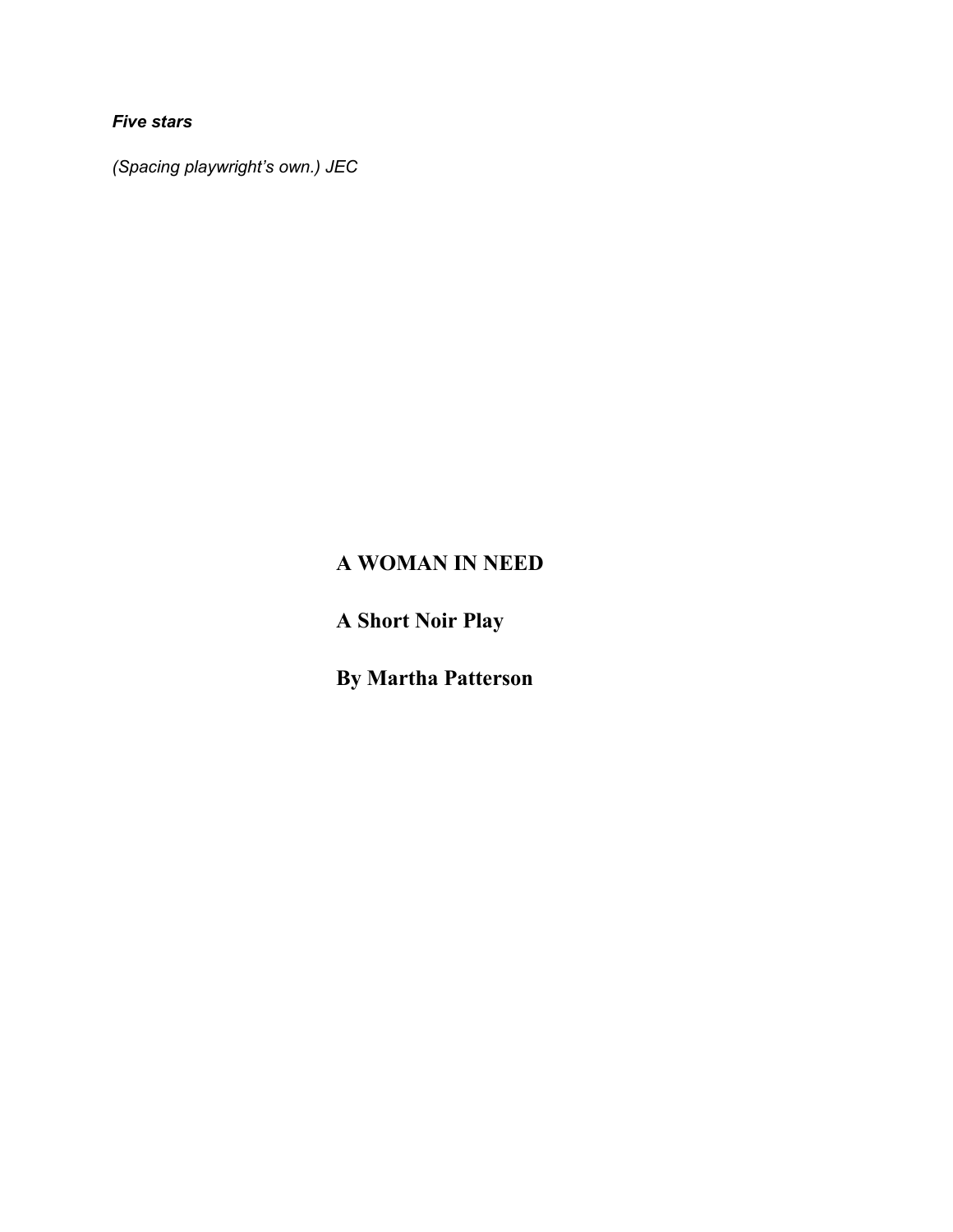## CAST OF CHARACTERS

HUMPHREY - 30s-40s, a detective wearing a trench coat and a fedora RANDY - 20s-30s, a loose woman dressed in a fancy way WAITER - 30s-40s

SCENE: The patio of a bar in New Orleans. There is a tree off to one side and a small table with two chairs.

TIME: The 1940s.

AT RISE: A patio outside a bar. A man wearing a fedora and a trench coat stands next to a tree.

\*\*\*

## HUMPHREY

(To himself, in memory.)

New Orleans. Land of jazz and available women. I wasn't to know what was about to happen. She was like a fancy car, a vintage car, a car I'd want to drive. She was surrounded by her own cigarette smoke - it was like a veil before her eyes - and she wore lipstick in a vivid shade of red. I still remember the cut of her dress - tight-fitting, white satin, mid-calf length.

RANDY (a woman dressed the way he describes enters)

Hello.

#### **HUMPHREY**

Honey, gotta tell you, you're immediately a suspect.

## RANDY

What?

## HUMPHREY

Some women just give themselves away. You have an aura - something different about you.

## RANDY

Hmm. Don't know what you mean.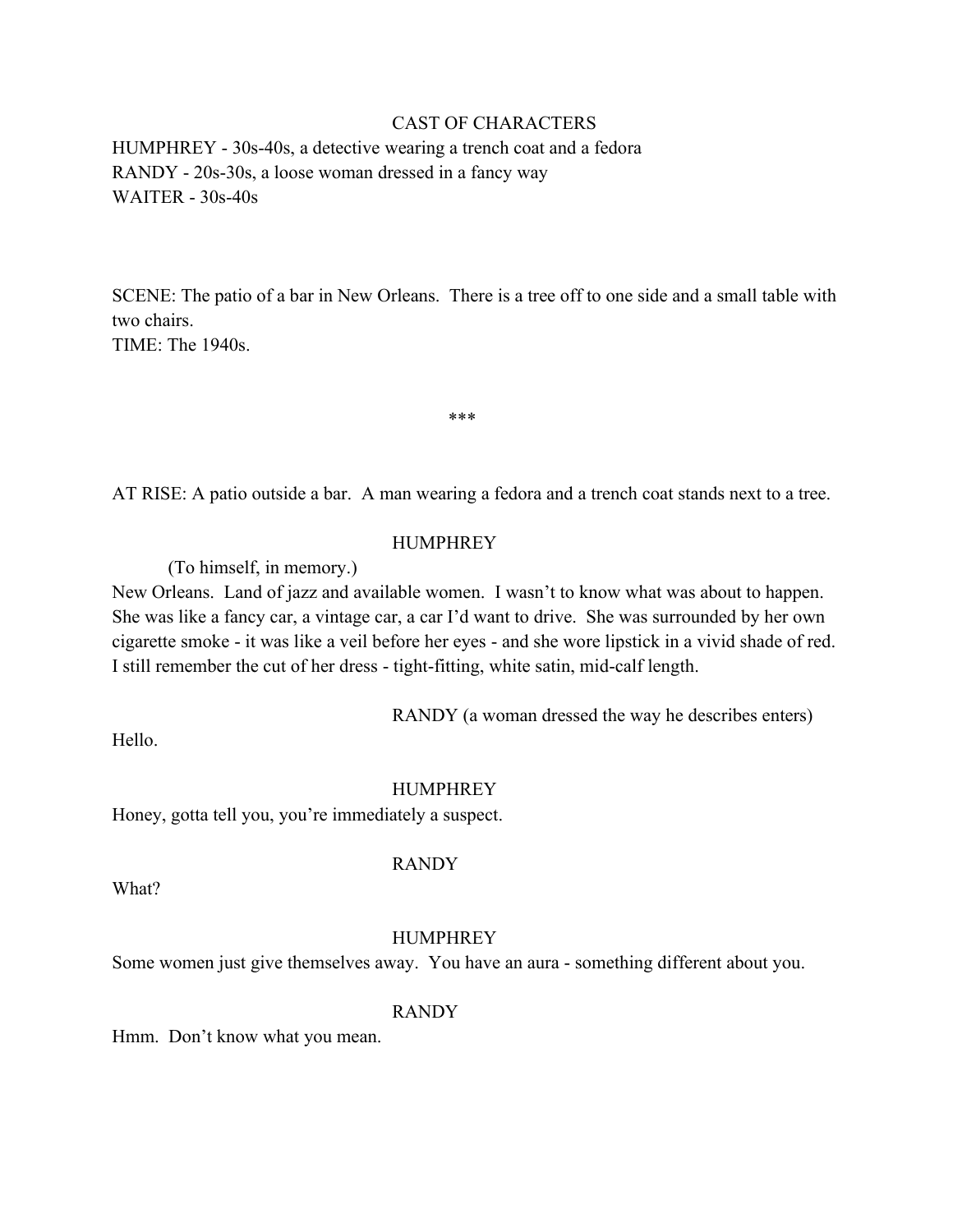## HUMPHREY

I can size women up like a prizefighter sizes up his opponent.

## RANDY

(Laughs a husky laugh.) You're kind of funny. Think you're a tough guy?

## **HUMPHREY**

Most women take me for one.

## RANDY

Most women aren't like me.

## **HUMPHREY**

I bet.

## RANDY

And most women wouldn't give you the time of day, standing there leaning against that tree like you've got all the time in the world to kill.

## HUMPHREY

Got a few questions to ask you.

RANDY

Are you a detective?

## HUMPHREY

You could say that.

## RANDY

I could say a lot of things. I could say I'm the Queen of England. What do you want from me, anyway?

## **HUMPHREY**

Did you kill Bugsy?

RANDY

Who's Bugsy?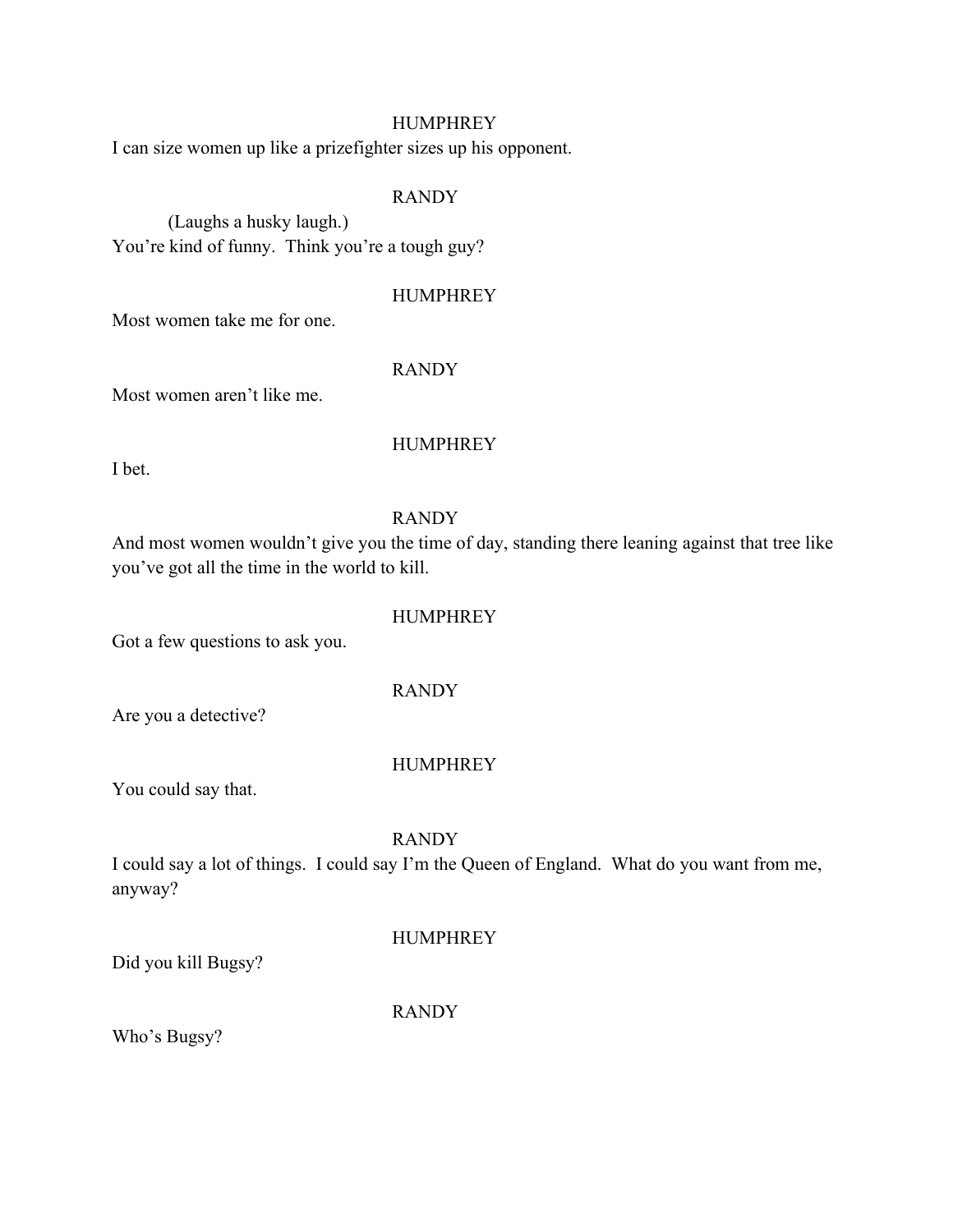## HUMPHREY

Man who left here two hours ago. I saw you having a drink with him. He was mostly silent; you did all the talking. His body was found in his apartment 60 minutes ago. I was assigned to investigate. Came back here to see if I could locate you. You were the last person seen with him.

## RANDY

So I knew Bugsy. So what?

## **HUMPHREY**

He's a corpse now.

#### RANDY

What's that to me?

#### HUMPHREY

You don't seem very upset that he's dead.

## RANDY

He was the cheating lover of my sister, Wanda. Why would I be upset?

## HUMPHREY

Did you have an affair with him yourself?

#### RANDY

If I did, what's it matter to you?

#### HUMPHREY

I'd expect a little more outrage from a woman whose possible ex-lover has just been murdered.

#### RANDY

Look, we DID have an affair. In Key Largo, a couple of years ago. But it didn't last. He went back to my sister Wanda. And stole a \$2000 Rolex watch from me.

#### **HUMPHREY**

Hmm. Where'd you get the watch?

RANDY

More questions.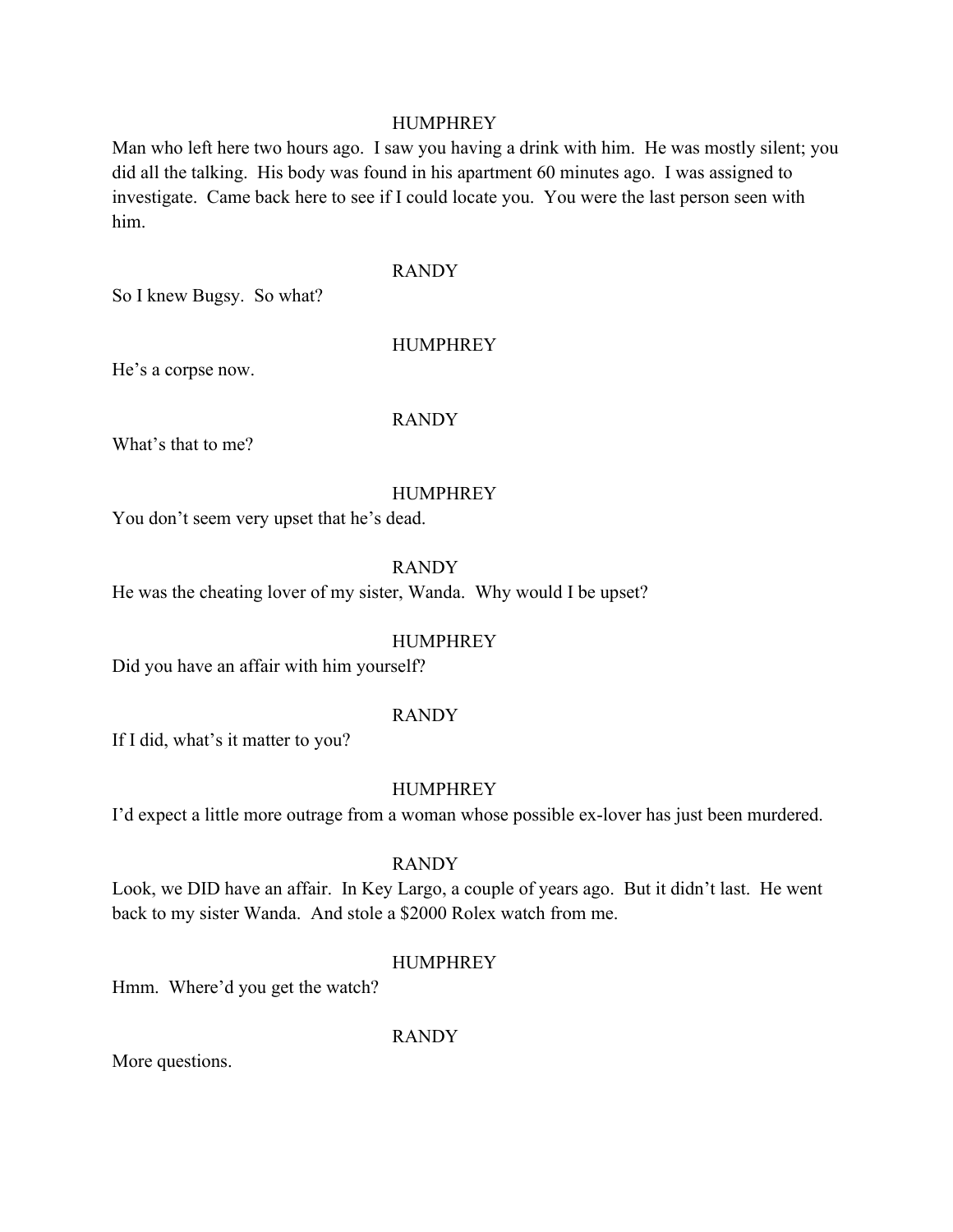## HUMPHREY

Just curious how a woman like you could afford a Rolex.

## RANDY

Got it from another lover. For a favor I did. Hooking him up with a buyer for his home in Key Largo. He'd lost all his money and had to sell. Can I be blamed for being a good conduit for the sale of a house? Or for letting that moron Bugsy steal my Rolex? Face it, loverboy - I'm a woman in need. I needed cash, I needed a man, I needed that Rolex. And times are tight for everyone. The good times don't last. Nothing does. You've gotta take chances and find luck where you see it. The good news? I'm an expert at deception. Had it figured out by the time I was ten years old. Parents were divorced, father was a gambler, mother was an ex-hooker. And I'd lived a little by the time I was ten - I knew how to get what I need. Without too much trouble, I might add.

#### HUMPHREY

You ARE trouble, girlfriend.

#### RANDY

I'm not. Just a woman in need, like I said.

#### HUMPHREY

You look like a cheap piece of goods to me.

#### RANDY

Maybe you'd change your mind if we had a drink.

#### HUMPHREY

(Grins.)

That's a small price to pay for a few clear answers.

#### RANDY

I'm not saying I'll give you any answers. But I'm thirsty. How about it?

#### **HUMPHREY**

Okay. I'll buy you a whisky. (They sit down.)

WAITER (Entering.)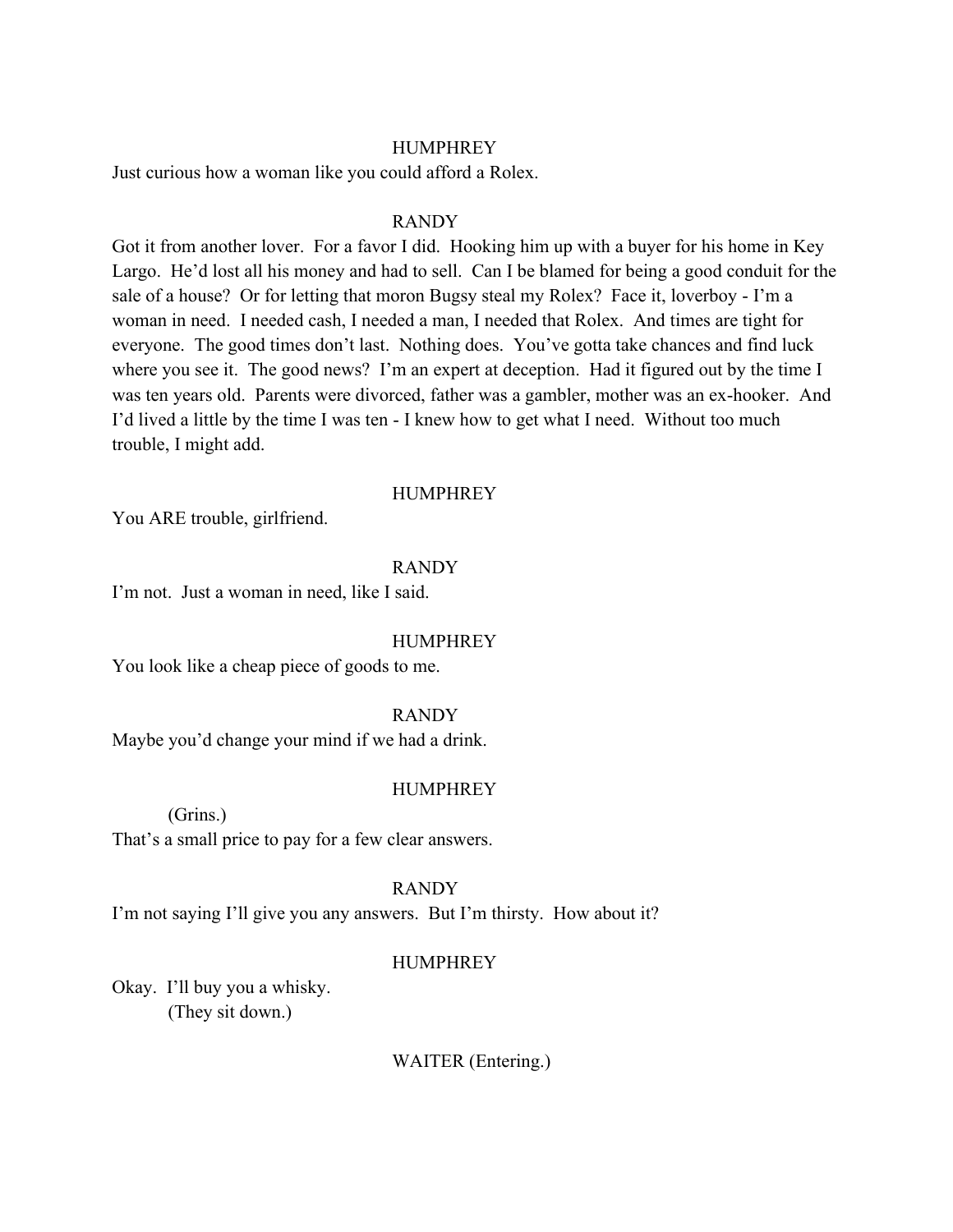Good evening. What can I get you?

## HUMPHREY

Two whiskies, straight up. And get us the best whisky you have in the house.

#### WAITER

Yes, sir. Right away. (Exits.)

## RANDY

(Smiles.) Thanks. You're not too cheap, buying me the best whisky.

I try.

## HUMPHREY

RANDY

You'd better do more than try, if you want answers.

## HUMPHREY

(Smiles.)

Tell me, do you have any talents besides stealing your sister's lover away from her?

#### RANDY

Yes. I'm an expert pickpocket.

## HUMPHREY

That sounds a little like bragging.

#### RANDY

There!

(Laying his wallet on the table.) I just picked your pocket and stole your wallet.

## HUMPHREY

(Smiles again.)

Say! You're pretty good.

(Takes wallet from off the table and puts it back in his pocket.)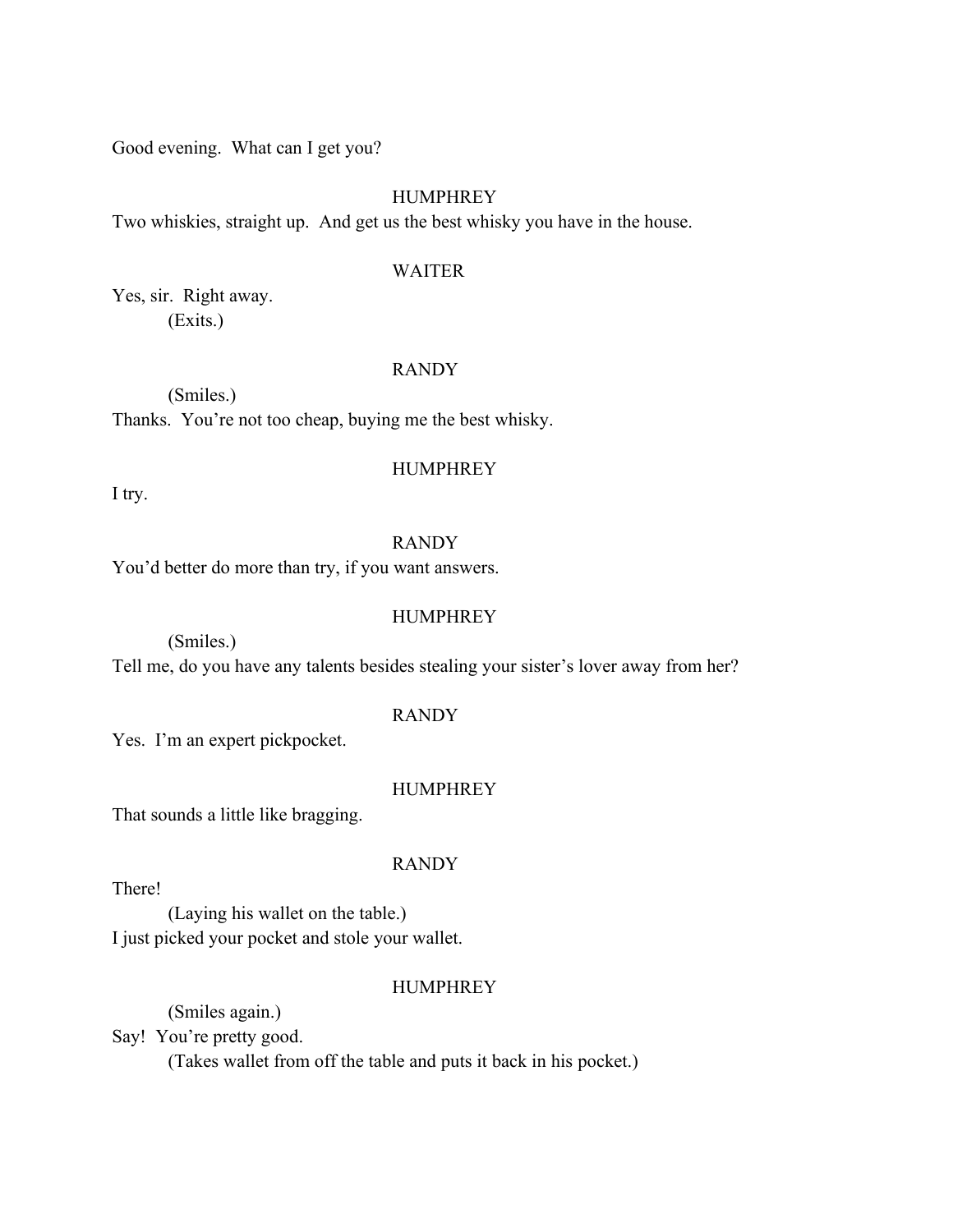## WAITER (Entering.)

Here you are. Two whiskies, straight up. Best whisky we have. (Serves the two whiskies and exits.)

#### RANDY

(To HUMPHREY.) Tell me. We just met. What's your name?

#### HUMPHREY

Humphrey. Like the famous movie star.

## RANDY

Hmph. Only you're not a movie star. Well. Ever had a spectacular lover in bed, Humphrey?

#### HUMPHREY

Now you're getting a little personal.

## RANDY

Why else would we be drinking whisky except to get personal? Name's Randy. As in hot to trot, as in good in bed, as in "I'd make a terrific lover for you, Humphrey."

#### HUMPHREY

(Drinking his whisky.) You've got a mouth, baby.

#### RANDY

And you've got an attitude.

#### **HUMHREY**

I told you, I'm a detective.

#### RANDY

Right. Makes sense. But I've got your number. And now I'll do you one better - I'll take your wallet again, but this time I'll KILL you, too.

(Takes a knife from her handbag and stabs HUMPHREY.) Serves you right. You ask too many questions.

(HUMPHREY slumps in his chair and RANDY steals his wallet again.) And if you really want to know, dead as you are, my sister Wanda's lover's brother - Bugsy's own BROTHER, who owns real estate big-time - came on to me like a ton of bricks - said I was worth a handful of Wanda. He loves me. We're getting married in Key Largo next month. And